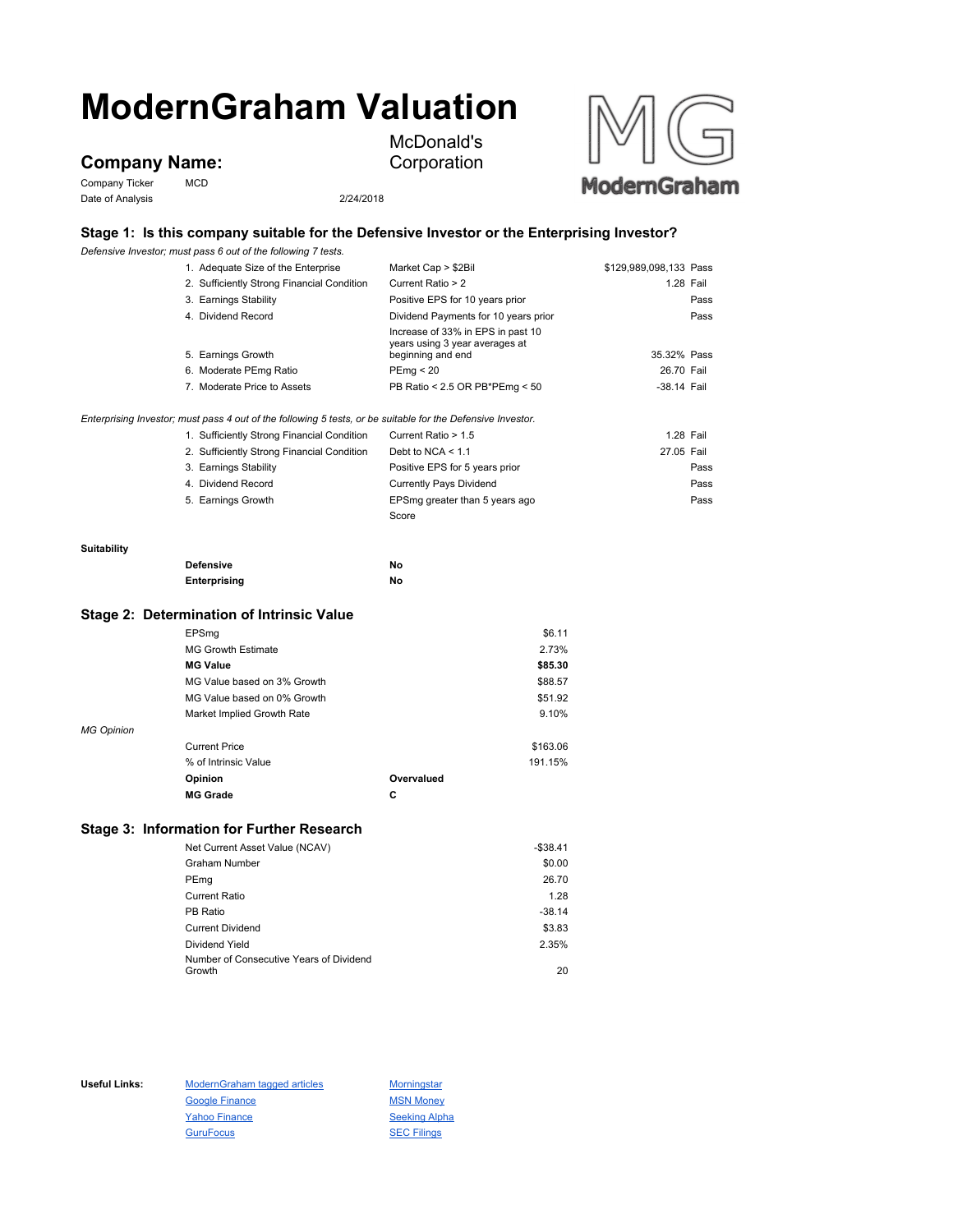| <b>EPS History</b> |        | <b>EPSmg History</b>                 |                  |
|--------------------|--------|--------------------------------------|------------------|
| Next Fiscal Year   |        |                                      |                  |
| Estimate           |        | \$7.08 Next Fiscal Year Estimate     | \$6.11           |
| Dec2017            | \$6.37 | Dec2017                              | \$5.55           |
| Dec2016            | \$5.44 | Dec2016                              | \$5.15           |
| Dec2015            | \$4.80 | Dec2015                              | \$5.06           |
| Dec2014            | \$4.82 | Dec2014                              | \$5.17           |
| Dec2013            | \$5.55 | Dec2013                              | \$5.22           |
| Dec2012            | \$5.36 | Dec2012                              | \$4.91           |
| Dec2011            | \$5.27 | Dec2011                              | \$4.43           |
| Dec2010            | \$4.58 | Dec2010                              | \$3.83           |
| Dec2009            | \$4.11 | Dec2009                              | \$3.28           |
| Dec2008            | \$3.76 | Dec2008                              | \$2.74           |
| Dec2007            | \$1.98 | Dec2007                              | \$2.14           |
| Dec2006            | \$2.83 | Dec2006                              | \$2.05           |
| Dec2005            | \$2.04 | Dec2005                              | \$1.56           |
| Dec2004            | \$1.79 | Dec2004                              | \$1.31           |
| Dec2003            | \$1.15 | Dec2003                              | \$1.11           |
| Dec2002            | \$0.70 | Dec2002                              | \$1.12           |
| Dec2001            |        | \$1.25 Balance Sheet Information     | 9/1/2017         |
| Dec2000            |        | \$1.46 Total Current Assets          | \$4,790,300,000  |
| Dec1999            |        | \$1.39 Total Current Liabilities     | \$3,740,200,000  |
| Dec1998            |        | \$1.10 Long-Term Debt                | \$28,402,600,000 |
|                    |        | <b>Total Assets</b>                  | \$32,559,600,000 |
|                    |        | Intangible Assets                    | \$2,373,300,000  |
|                    |        | <b>Total Liabilities</b>             | \$36,037,200,000 |
|                    |        | Shares Outstanding (Diluted Average) | 813,500,000      |